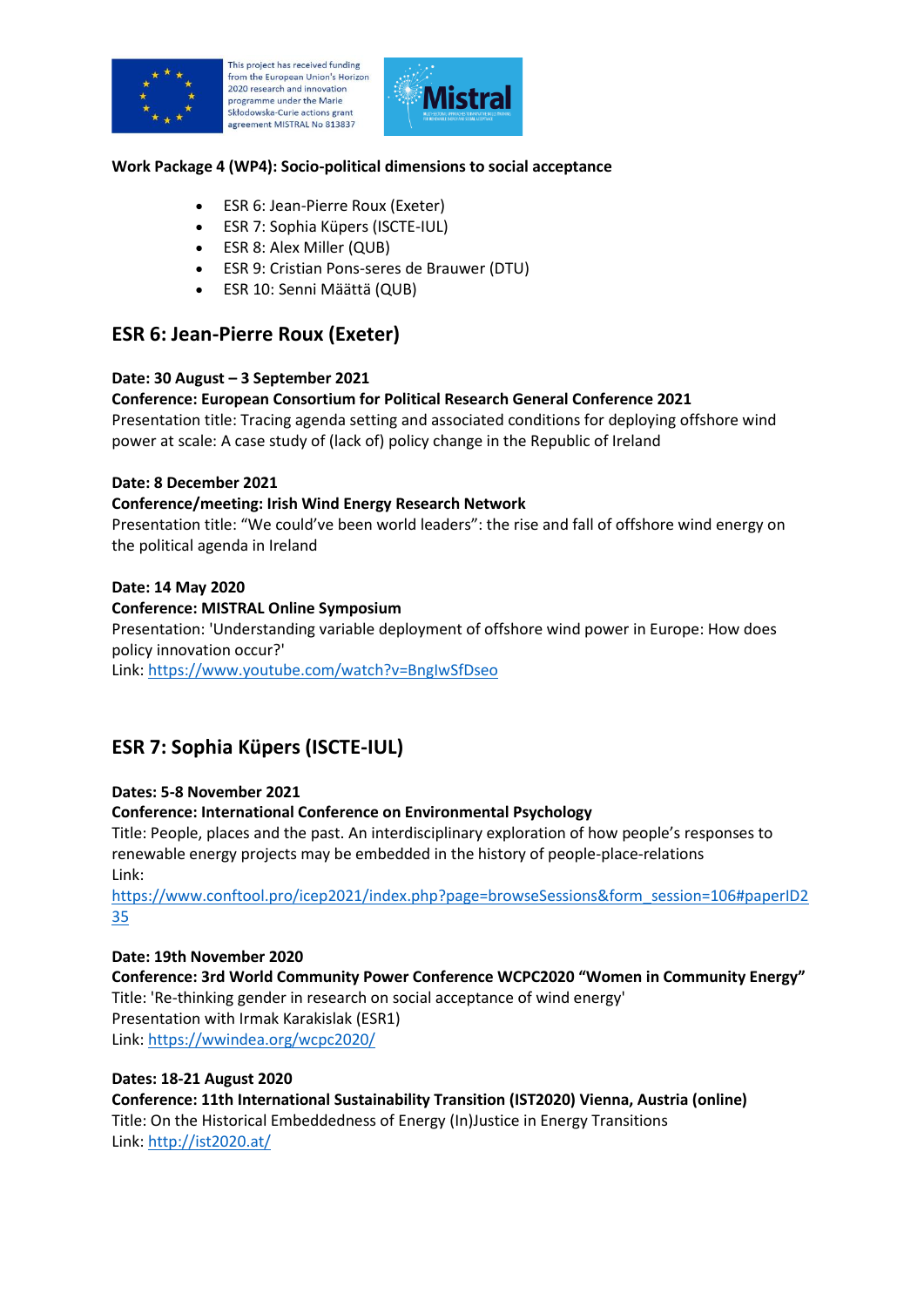

his project has received funding from the European Union's Horizon 2020 research and innovation programme under the Marie Skłodowska-Curie actions grant agreement MISTRAL No 813837



#### **Dates: 21-26 June 2020**

**Conference: International Association for People-Environment Studies (IAPS) Conference 2020, Québec, Canada (online)**

Title: 'People's Responses to Renewable Energy Projects and Their Historical Roots' Link: [https://www.iaps2020.com](https://www.iaps2020.com/)

#### **Dates: 2nd & 3rd March 2020**

**Conference: International Seminar on Environment and Society: Current challenges and Pathways to Change**

Title: 'How does time shape responses to renewable energy projects? Making the case for a historical dimension in social acceptance research' Link:<https://ambiente68.wixsite.com/environment-society>

## **Dates: 9th-10th June 2022**

**Conference: The Energy Archives Network (EOGAN) conference; Wick, Scotland & online**, Title: "A socio-psychological exploration of the RTP online archive: examining people's relations to large-scale hydropower projects in Portugal" Link:<https://www.eogan.org/open-call-for-papers>

## **Dates: July 4th-8th 2022**

## **Conference: The International Association for People-Environment Studies (IAPS), online,**

Title: "Time, history and meaning-making - a conceptual framework for research on people's responses to renewable energy projects"

Link:<https://www.iaps2022.com/>

# **ESR 8: Alex Miller (QUB)**

#### **Date: 16 December 2021**

**Conference: Science to Practice: Political and Economic Aspects of Wind Energy**

Presentation title: Renewable Energy Deployment and Political Backlash: A Case Study of Ontario, Canada

Link: [https://www.fachagentur-windenergie.de/services/archiv-webseminar-science-to-practice](https://www.fachagentur-windenergie.de/services/archiv-webseminar-science-to-practice-politische-und-wirtschaftliche-aspekte-der-windenergie-16-12-2021-1/)[politische-und-wirtschaftliche-aspekte-der-windenergie-16-12-2021-1/](https://www.fachagentur-windenergie.de/services/archiv-webseminar-science-to-practice-politische-und-wirtschaftliche-aspekte-der-windenergie-16-12-2021-1/)

#### **Date: 22-26 February 2021**

**Conference: Energy Futures – Emerging Pathways in an Uncertain World**

Presentation title: Making Size Matter: The Cultural Political Economy of Wind Turbine Research and Innovation

Presentation with Robert Wade (ESR 15) Link:<https://www.youtube.com/watch?v=MECbcQjSGfM>

#### **Date: 14 May 2020**

#### **Conference: MISTRAL Online Symposium**

**Title:** 'Size Matters: The Cultural Political Economy of Research and Innovation of Wind Energy' Presentation with Robert Wade (ESR15) and Cristian Pons-seres de Brauwer (ESR9) Link:<https://www.youtube.com/watch?v=4MuyCFcFXgc>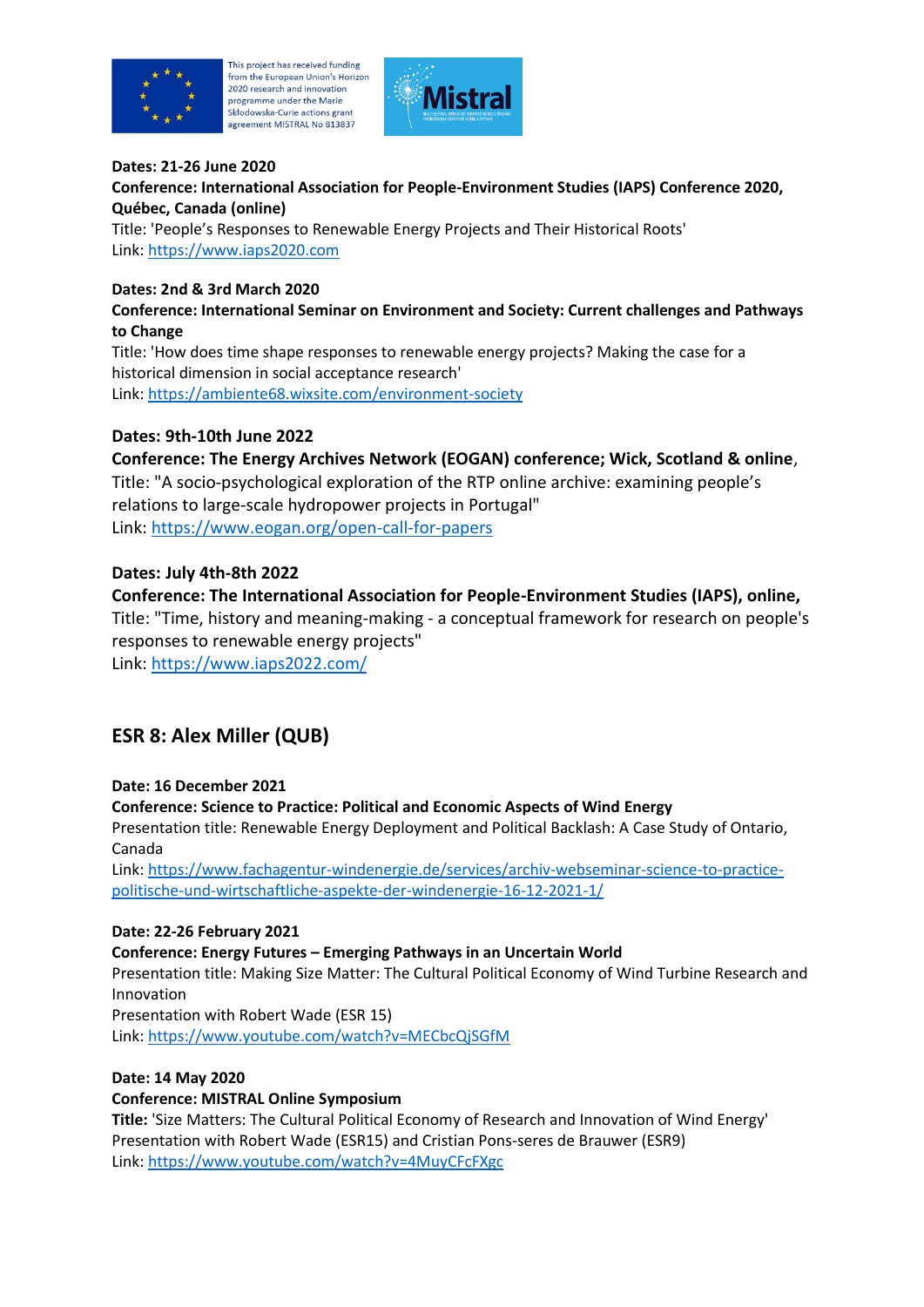

his project has received funding from the European Union's Horizon 2020 research and innovation programme under the Marie Skłodowska-Curie actions grant agreement MISTRAL No 813837



# **ESR 9: Cristian Pons-Seres de Brauwer (DTU)**

## **Date: 18 November 2021**

**Conference: Sustainable Information Engineering and Technology 2021**

Title: Citizen co-investment preferences in renewable energy: Exploring the 'community-as-investor' acceptance of socio-technical innovations for sustainability. Link to presentation (if available): [https://orbit.dtu.dk/en/activities/citizen-co-investment](https://orbit.dtu.dk/en/activities/citizen-co-investment-preferences-in-renewable-energy-exploring-t)[preferences-in-renewable-energy-exploring-t](https://orbit.dtu.dk/en/activities/citizen-co-investment-preferences-in-renewable-energy-exploring-t)

## **Date: 18-19 May 2021**

## **Conference: Sustainability Science Days 2021**

Presentation title: Assessing the influence of market liberalisation in energy transitions: A case study on the evolution of policy support for renewable energy in Germany.

Link: [https://www2.helsinki.fi/en/conferences/sustainability-science-days-conference-](https://www2.helsinki.fi/en/conferences/sustainability-science-days-conference-2021/programme#section-89671)[2021/programme#section-89671](https://www2.helsinki.fi/en/conferences/sustainability-science-days-conference-2021/programme#section-89671)

#### **Date: 18-21 August 2020**

#### **Conference: 11th International Sustainability Transitions conference**

Title: Assessing the competition-driven rationale of energy transitions: The case of renewable energy auction schemes and their socio-political acceptance in Germany and Denmark.

#### **Date: June 2020**

## **Conference: Book workshop with book editors & co-authors of book "Energy Transition in the Baltic Sea Region: Understanding Stakeholder Engagement and Community Acceptance".**

Title: Citizen-led finance for collective investments in renewable energy: An empirical exploration of the 'community-as-investor' acceptance of renewables' innovation.

#### **Date: 7-8 May 2020**

## **Conference: Network of Early Career Researchers in Sustainability Transitions (NEST) 2020**

Title: Towards a citizen-driven low-carbon energy transition: Exploring the potential for collective investment schemes in community renewable energy to widen & accelerate Europe's energy transition

Link to presentation: [https://orbit.dtu.dk/en/activities/towards-a-citizen-driven-low-carbon-energy](https://orbit.dtu.dk/en/activities/towards-a-citizen-driven-low-carbon-energy-transition-exploring-t)[transition-exploring-t](https://orbit.dtu.dk/en/activities/towards-a-citizen-driven-low-carbon-energy-transition-exploring-t)

# **ESR 10: Senni Määttä (QUB)**

**Date: 26 May 2022 Conference: Culture and Decarbonisation Workshop, SECA Centre (QUB)** Role: Organiser and Session Chair Link: [https://www.qub.ac.uk/events/whats](https://www.qub.ac.uk/events/whats-on/listing/onedayconferencecultureanddecarbonisation.html)[on/listing/onedayconferencecultureanddecarbonisation.html](https://www.qub.ac.uk/events/whats-on/listing/onedayconferencecultureanddecarbonisation.html)

**Date: 16 December 2021**